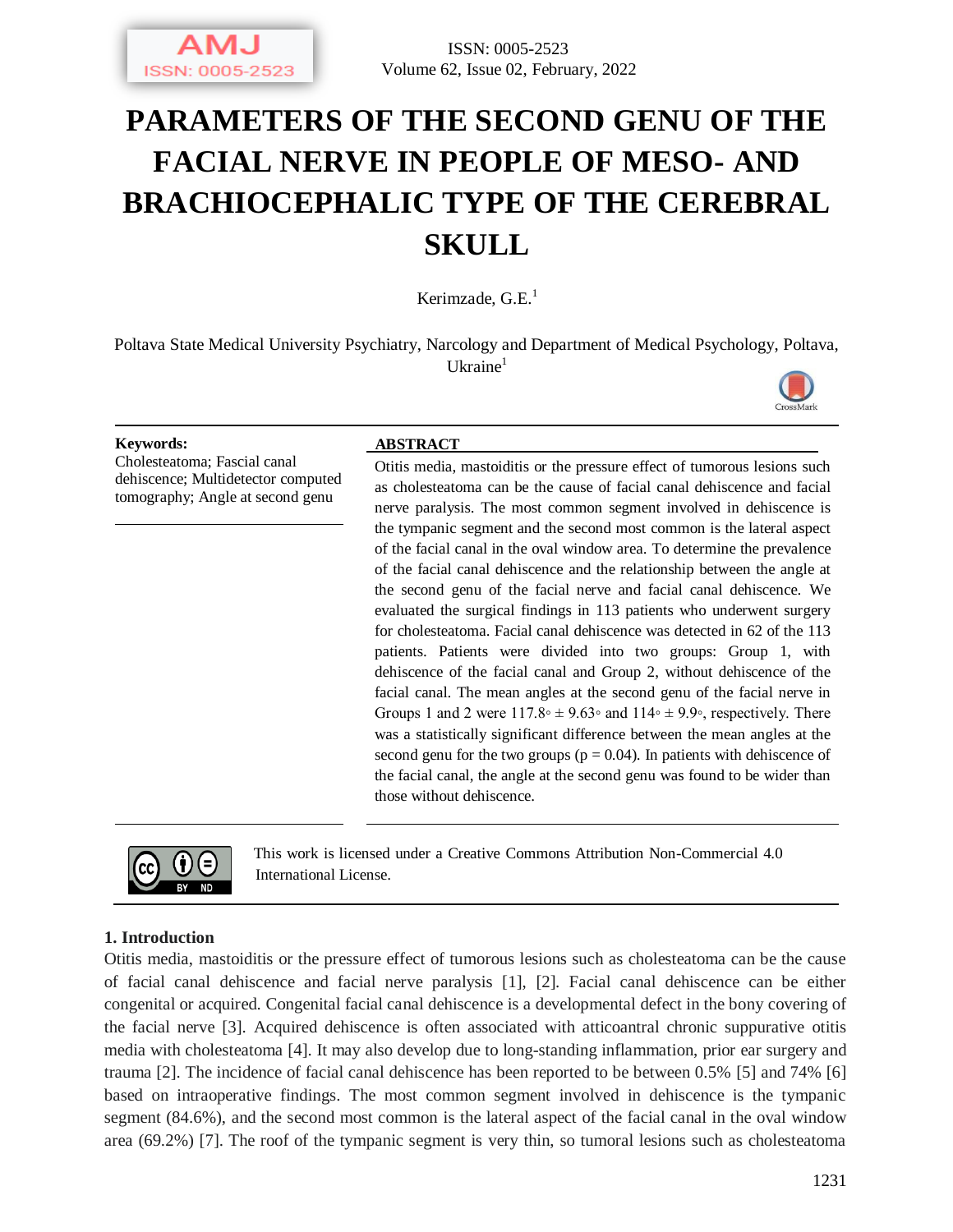or otitis media can easily be the cause of facial canal dehiscence due to the pressure effect. Normally, the angle at the second genu of the facial nerve is 95◦---25◦. When the angle at the second genu increases, the mastoid part of the facial nerve is displaced posteriorly in the mastoid, away from the chorda tympani and round window [8]. Because of the increased angle at the second genu, the tympanic segment of the facial nerve has a wider surface area which may lead to dehiscence in a wider surface area in patients with cholesteatoma [9], [10]. A limited number of studies related to the angle at the second genu of the facial nerve are available [8], [11]. However, there has been no investigation into the relationship between the angle at the second genu and facial canal dehiscence in patients with cholesteatoma. Here, the aim of the study is to determine the prevalence of facial canal dehiscence and the relationship between the angle at the second genu and facial canal dehiscence in patients with cholesteatoma.

# **2. Patients and Methods**

Institutional Review Board approval was obtained to review the records of all patients who underwent temporal bone Multidetector Computed Tomography (MDCT) between 2011 to 2016 years. The approval protocol number from the Ethics Committee of our institution is B.30.2.ODM.0.20.08/495. A total of 113 patients (37 female, 76 male) with pathologically proven middle ear cholesteatoma who underwent primary surgery from 2011 to 2016 were enrolled in this study. The medical records of the intraoperative assessment of the facial canal were reviewed using the hospital's database. The facial canal was divided into five segments: geniculate ganglion, tympanic segment, second genu, oval window niche and mastoid (Table 1). Facial canal dehiscence was defined as any discontinuity in the bony structure of the facial canal which resulted in a connection between the facial nerve and any middle ear space or mastoid air cell system. According to surgical findings, facial canal dehiscence was detected in 62 of the 113 patients. A total of 51 patients with cholesteatoma had no dehiscent facial canal. Patients were divided into two groups: Group 1, with dehiscence of the facial canal and Group 2, without dehiscence of the facial canal. Demographic data of the study population is shown in Table 2.

# **3. Results**

All 9 patients had advanced Hodgkin lymphoma. FGD-PET was done at start of treatment and after 4 cycles of ABVD. All children except one received 6 cycles of ABVD with radiotherapy for those with bulky disease. One child died during course of treatment due to septic shock. Out of 9 children 3 had complete remission, 1 after 4 cycles of ABVD and 2 after 6 cycles of ABVD. The disease stage, organ dysfunction and ferritin level is shown in Table 1. Five of 9 had partial remission 3 of whom had bulky disease and received radiotherapy. All of the children received ABVD cycles barring one who had initial raised Bilirubin level and was given 1 cycle of CHOP and then ABVD was introduced. The children were grouped into mild, moderate and sever ferritin values [Mild elevation-Serum Ferritin less than 500 ng/ml, Moderate elevation-Serum ferritin 500-1000 ng/ml, severe ferritin elevation-Serum ferritin >1000 ng/ml]. The patients were grouped into 3 categories based on outcome values. The results are discussed in Table 2. The outcome in general was good for stage III disease, indicating clinical stage is an independent prognostic factor. However patients with elevated serum ferritin either moderate or severe lead to more partial remission states versus low serum ferritin levels. The results are however limited by the small sample size. The study needs more validation with larger samples. After 4/6 cycles of ABVD the reduction in ferritin was correlated with the remission status. It was high in non-responders and low in responders.

# **4. Discussion**

The facial nerve canal begins to develop as a narrow groove or sulcus within the cartilage of the otic capsule. Ossification then starts from the apical otic ossification center at 21 gestational weeks and from the canalicular ossification center at 26 gestational weeks near the stapedius muscle. The two centers fuse near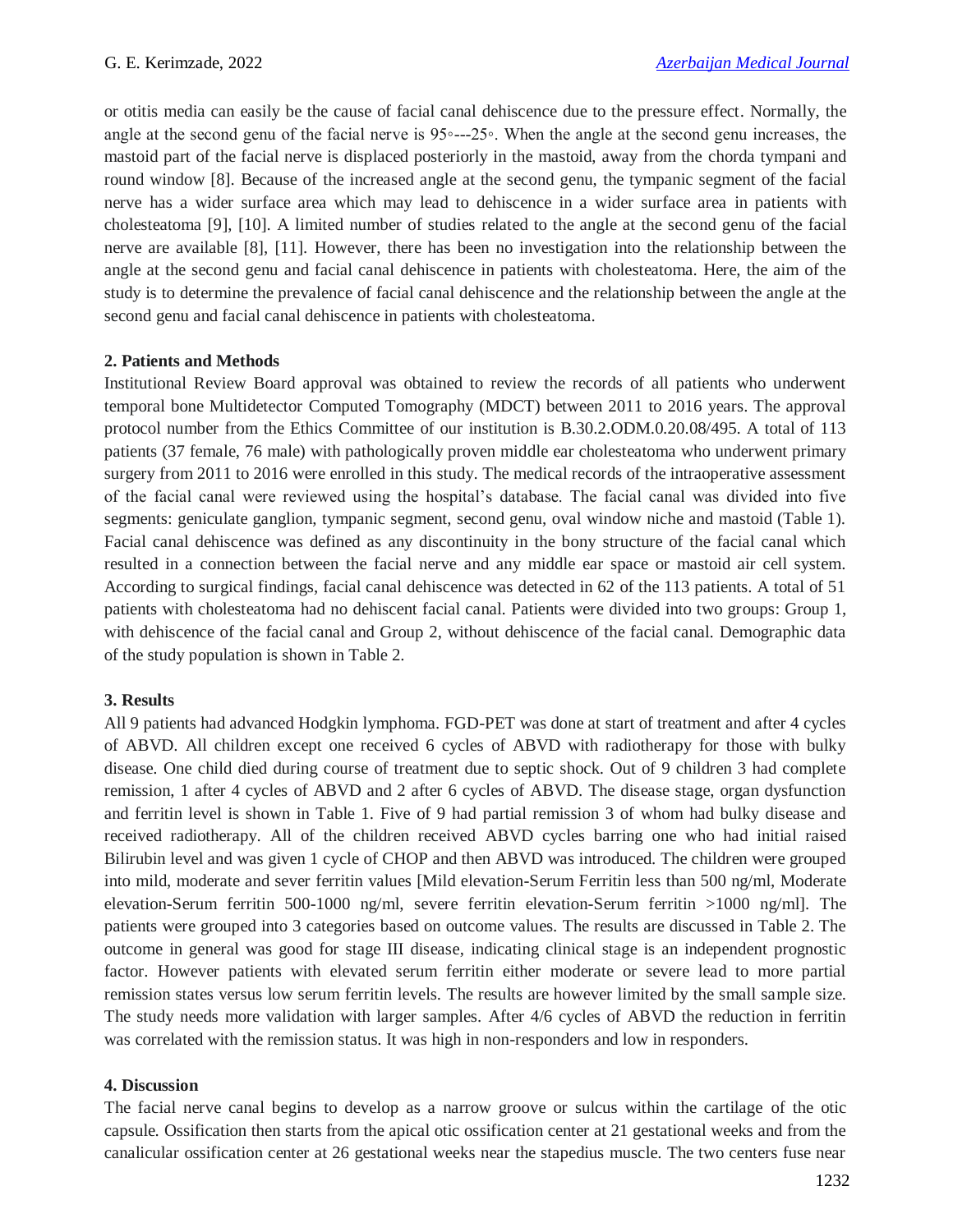

ISSN: 0005-2523 Volume 62, Issue 02, February, 2022

the region of the oval window until one year after birth [2], [12]. From an anatomical and radiological standpoint, the facial canal is completely developed by four years of age [13]. However, middle ear inflammations can affect the development of the facial canal in children [12]. Also, facial canal dehiscence may develop due to prior ear surgery, trauma and the pressure effect from tumorous lesions [2]. The incidence of facial canal dehiscence was reported in a relatively wide range from 0.5% [5] to 74% [6] based on histologic and surgical studies. Dehiscence of the facial canal must be at least 1 mm in size to be detected during surgery [12]. However, the incidence of facial canal dehiscence is higher in histological studies, since it can be detected in microdehiscences of less than 1 mm in cadaveric studies [2]. Takashi and Sando found that 40% of all dehiscences were detected on the inferior to inferomedial aspect of the facial canal in the posterior half of the oval window area [6]. Baxter revealed that 85% of all dehiscences occurred through the inferior surface of the tympanic segment toward the oval window niche [14]. In fact, it is not possible to see these dehiscent areas with routine otologic surgery.

# **5. Conclusions**

The prevalence of facial canal dehiscence was 54.8% in patients with cholesteatoma and was most commonly seen in the tympanic segment of the facial canal. Additionally, the angle at the second genu of the facial nerve in patients with dehiscent facial canal was greater than in those without dehiscence. An increased angle at the second genu can be the cause of the wider surface area of the tympanic segment. Thus, patients with an increased angle at the second genu may be more prone to dehiscence of the facial canal.

# **6. REFERENCES**

[1] Shieds J. (1973) Handbook of abnormal psychology, London: Pitman medical publishing.

[2] Maruta N., Pan'ko T., Fedchenko V., Kutikov O. The role of psychotraumatization factors in formation of anxious-phobic disorders. Proceedings of the WPA International Congress 2012 (Prague, Czech Republic, October 17-21, 2012), Prague, Ceska a slovenska psychiatrie, p. 251.

[3] Herasymenko L.O. (2018) Psihosotsіal'na dezadaptatsіya (suchasnі kontseptual'nі modelі) [Psychosocial disadaptation (modern conceptual models)]. Ukraїns'kii vіsnik psihonevrologіyi, no 1, pp. 62-65.

[4] Skrypnіkov A.M., Herasymenko L.O., Іsakov R.І. (2016) Psihosotsіal'na dezadaptatsіya pri posttravmatichnomu stresovomu rozladі u zhіnok [Psychosocial disadaptation in post-traumatic stress disorder in women]. Poltava: ASMI. (in Ukrainian)

[5] Breslau N. Trauma and posttraumatic stress disorder in the community / N. Breslau [et al.] // Archives of General Psychiatry. – 1998. – №. 55. – Р. 626-632.

[6] Goldberger L., Breznitz S. (2012) Handbook of stress. Theoretical and clinical aspects, New York: The Free Press.

[7] McGrath E. Women and depression: Risk factors and treatment issues / McGrath E. [et al.]. – Washington : Am. Psychol. Ass., 1990. – 14 p.

[8] Rean A., Kudashev A., Baranov A. (2002) Psihologija adaptacii lichnosti. [Psychology of personality adaptation]. Saint Petersburg : Medicinskaja pressa. (in Russian)